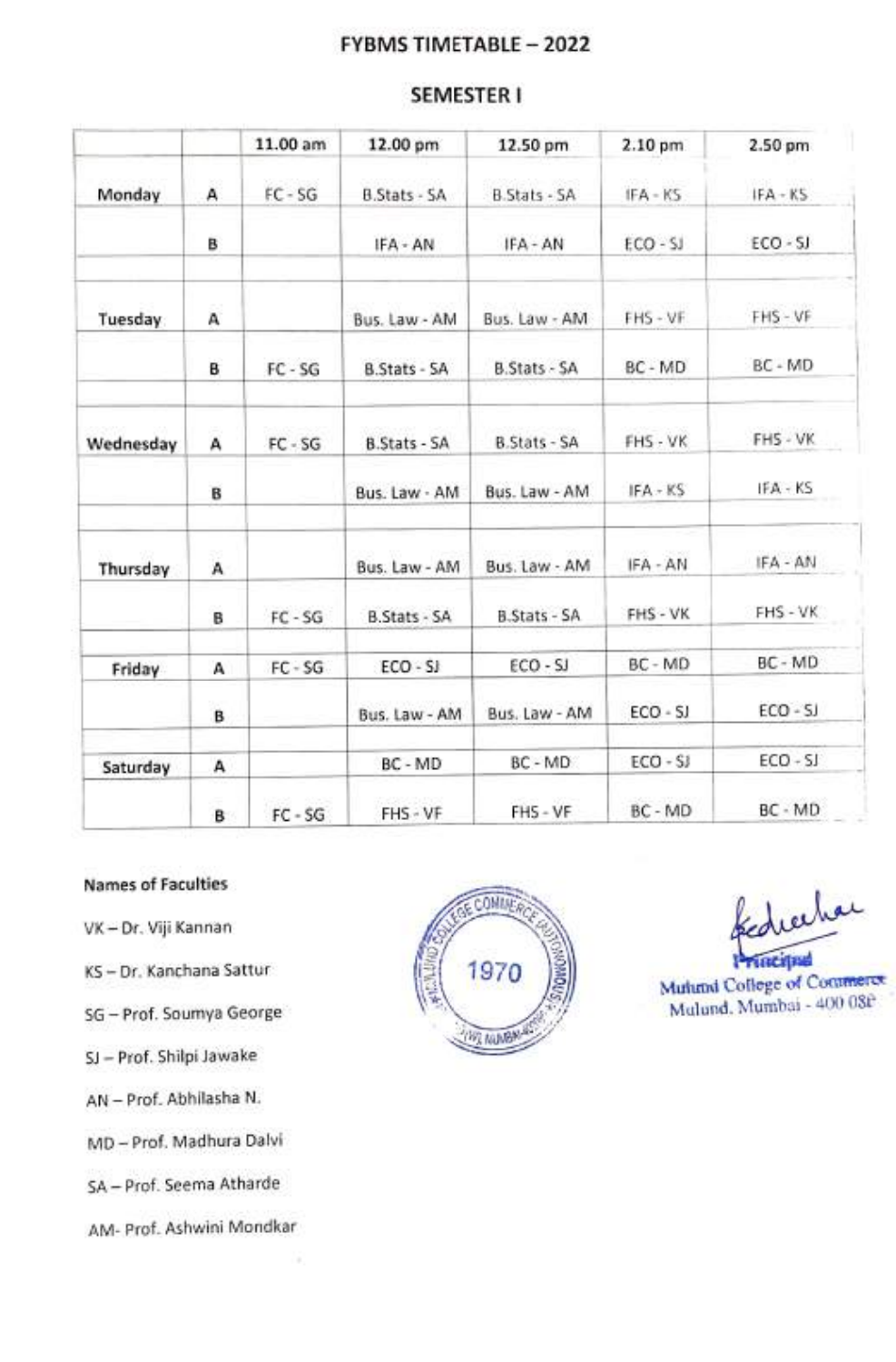# SYBMS TIMETABLE - 2022

# SEMESTER III

|           |   | 11.00 am                         | 12.00 pm                | 12.50 pm                 | 2.10 pm               | 2.50 pm                          | 3.40 pm  |
|-----------|---|----------------------------------|-------------------------|--------------------------|-----------------------|----------------------------------|----------|
| Monday    | А |                                  | ADVT-AK                 | ADVT-AK                  | $IT \cdot SD$         | $IT - SD$                        |          |
|           | в | $M&L-SA$                         | $IT - SD$               | $IT - SD$                | BPEM - VK             | BPEM - VK                        |          |
| Tuesday   | A |                                  | $CB - SK$               | $CB - SK$                | BPEM - VK             | BPEM - VK                        | AMD - AN |
|           | в | AMD - AN                         | $CF-SJ/$<br>RS-SG       | $CF - SI$<br>$RS - SG$   | EVM - SG              | AMD - AN                         |          |
| Wednesday | А | AMD - AN                         | ADVT-AK                 | ADVT-AK                  | $SM - SA$             | $SM - SA$                        |          |
|           | в | $CF-SI$                          | BPEM - KS               | <b>BPEM - KS</b>         | AMD - AN              | AMD - AN                         |          |
| Thursday  | A |                                  | $CB - SK$               | $CB - SK$                | $IT - SD$             | $IT - SD$                        | EVM - SG |
|           | B | $CF - SI /$<br><b>M&amp;L-SA</b> | $IT - SD$               | $IT - SD$                | EVM - SG              | EVM - SG                         |          |
| Friday    | А |                                  | $SM - SA$               | $SM - SA$                | BPEM - KS             | BPEM - KS                        |          |
|           | в |                                  | $CA - AN/$<br>$RS - SG$ | $CA - AN /$<br>$RS - SG$ | $SM - SA$             | $SM - SA$                        |          |
| Saturday  | А |                                  | AMD - AN                | AMD - AN                 | $EVM - SG$            | EVM - SG                         |          |
|           | в |                                  | $SM - SA$               | $SM-SA$                  | $CA - AN /$<br>M&L-SA | $CA - AN$ /<br><b>M&amp;L-SA</b> |          |

Names of Faculties

VK - Dr. Viji Kannan

SJ - Prof. Shilpi Jawake

AN- Prof. Abhilasha N.

DS-Prof. Swati Dharmatti

AK-Prof. Avinash Kaur

SK-Prof. Shilpa Kulkarni



Mutund College of Comrnerce SG-Prof. Soumya George Mulumal, Munich -480 089.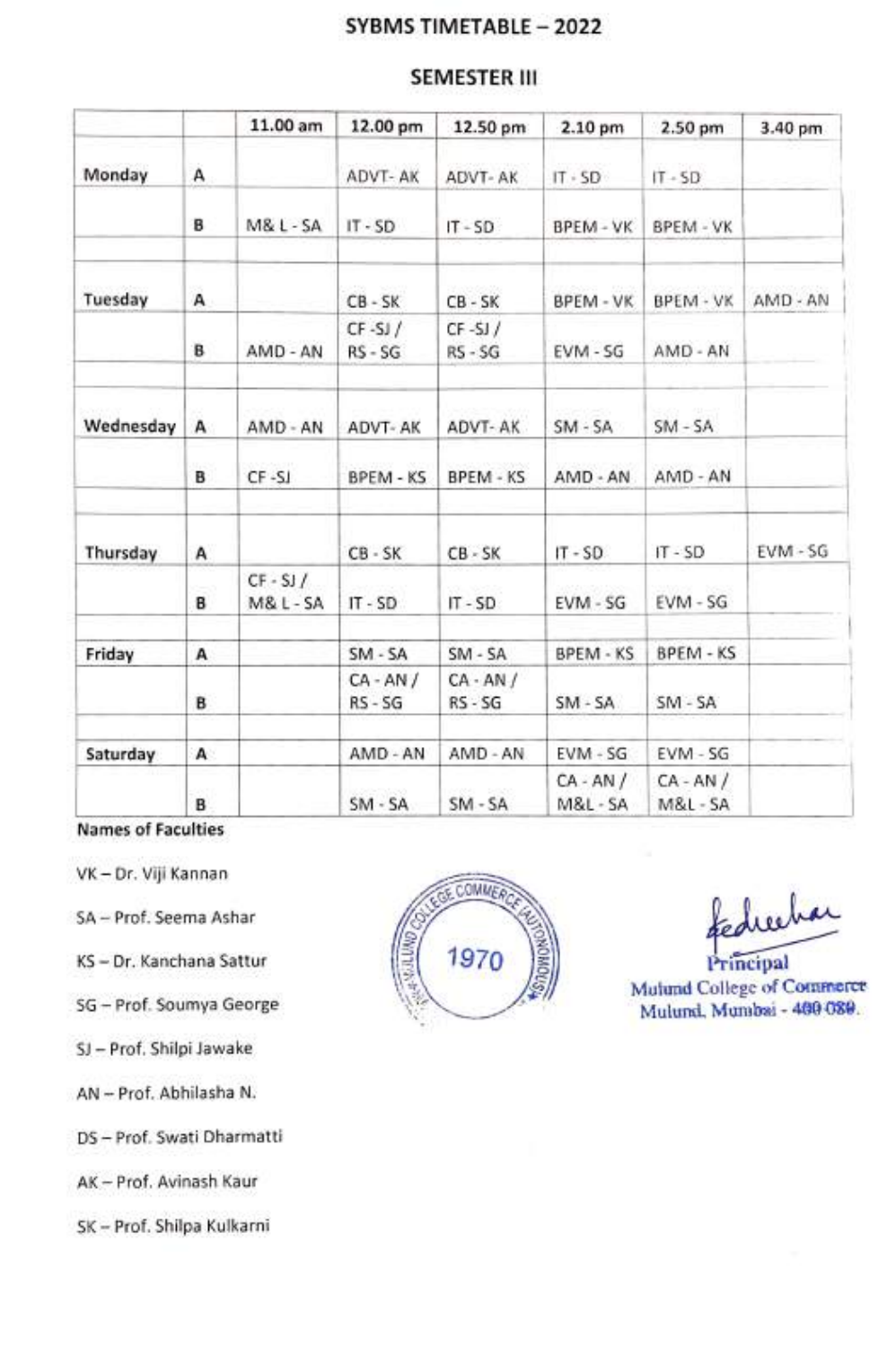# TYBMS TIMETABLE - 2022

# SEMESTER V

|           |   | 12.00 pm                   | 12.50 pm                   | 2.10 pm                 | 2.50 pm                   |
|-----------|---|----------------------------|----------------------------|-------------------------|---------------------------|
| Monday    | А | LOG - KS                   | $LOG - KS$                 | CRM - AK                | CRM - AK                  |
|           | в | IAPM-SJ/<br>TCM - SG       | IAPM - SJ /<br>TCM - SG    | $WM - AN /$<br>$SM-SA$  | $WM - AN /$<br>$SM - SA$  |
| Tuesday   | А | CCPR-KS                    | CCPR - KS                  | SDM - SK                | SDM-SK                    |
|           | в | CDM - Krish S /<br>PM - SA | CDM - Krish S /<br>PM - SA | $LOG - KS$              | $LOG - KS$                |
| Wednesday | А | SM - VK                    | SM-VK                      | CRM - AK                | CRM - AK                  |
|           | в | CDM - Krish S /<br>$SM-SA$ | CDM - Krish S /<br>$SM-SA$ | $IAPM-SJ/$<br>SHRM - DS | $IAPM - SI/$<br>SHRM - DS |
| Thursday  | А | $LOG - KS$                 | $LOG - KS$                 | ECOMM - VF              | ECOMM - VF                |
|           | в | $RM-SJ/$<br>PM - SA        | $RM-SJ/$<br>PM - SA        | CCPR-KS                 | CCPR - KS                 |
| Friday    | А | SDM - SK                   | SDM - SK                   | SM - VK                 | SM - VK                   |
|           | B | $LOG - KS$                 | $LOG - KS$                 | $WM - AN /$<br>TCM - SG | $WM - AN /$<br>TCM - SG   |
| Saturday  | А | ECOMM - VF                 | ECOMM - VF                 | CCPR-VK                 | $CCPR - KS$               |
|           | B | $RM-SJ/$<br>SHRM - DS      | $RM-SJ/$<br>SHRM - DS      | CCPR - KS               | CCPR-VK                   |

#### Names of Faculties MEAN ON A COLLEGE COMING

- VK- Dr. Viji Kannan
- 
- 
- SG-Prof. Soumya George
- SJ-Prof. Shilpi Jawake
- AN-Prof. Abhilasha N.
- AK- Prof. Avinash Kaur
- SK-Prof. Shilpa Kulkarni
- Krish S- Prof. Krishnan S
- DS-Prof. Diksha Shetty



fedicilia

Mulund College of Commerce Mulund. Mumbai - 400 080.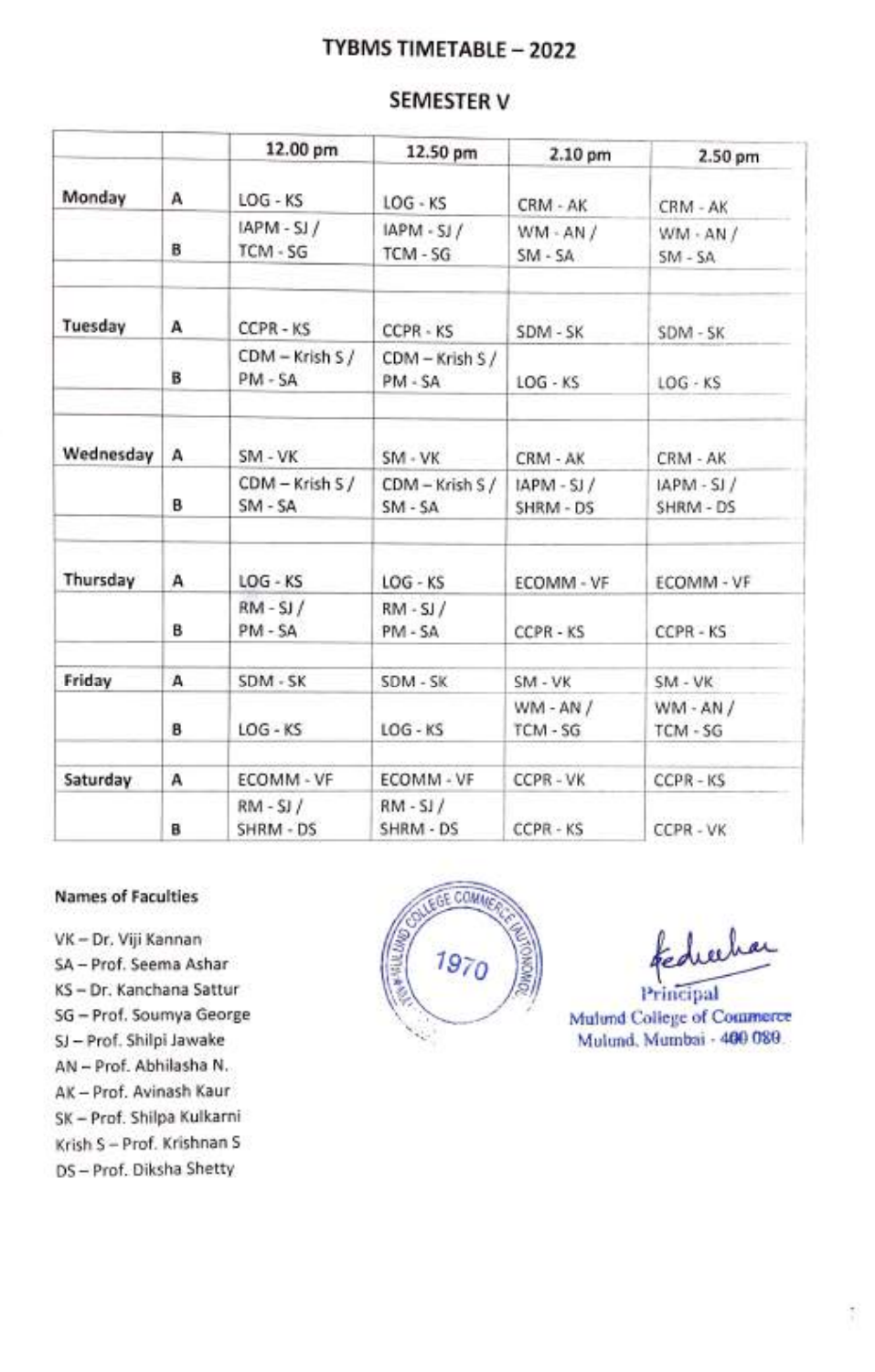|                |                  |                       | PTVA's                      |                |                  |                  |
|----------------|------------------|-----------------------|-----------------------------|----------------|------------------|------------------|
|                |                  |                       | MULUND COLLEGE OF COMMERCE  |                |                  |                  |
|                |                  |                       | <b>DEPARTMENT OF BAF</b>    |                |                  |                  |
|                |                  |                       | <b>TIME TABLE 2022-2023</b> |                |                  |                  |
|                |                  |                       | FYAF-A (SEM I)              |                |                  |                  |
| <b>TIMINGS</b> | MONDAY           | <b>TUESDAY</b>        | WEDNESDAY                   | THURSDAY       | FRIDAY           | SATURDAY         |
| 7.15 to 8.03   | F.C.             | COSTING               | FIN. MGT                    | BUS. COMM.     | F.C.             | COMMERCE 1       |
|                | SWAPNA           | PRADNYA D             | HP                          | <b>RIA DUA</b> | SWAPNA           | <b>LAKSHMI G</b> |
| 8.03 to 8.51   | BUS.COMM.        | COSTING               | FIN. MGT                    | BUS. COMM.     | <b>ECONOMICS</b> | COMMERCE 1       |
|                | <b>SHILPA T</b>  | PRADNYA D             | HP.                         | <b>RIA DUA</b> | Dr.RAJASHRI      | LAKSHMI G        |
| 8.51 to 9.15   |                  |                       | <b>RECESS</b>               |                |                  |                  |
| 9.15 to 10.03  | <b>ECONOMICS</b> | COMMERCE 1            | FIN. ACC.                   | FIN. ACC.      | FIN. MGT         | <b>ECONOMICS</b> |
|                | Dr.RAJASHRI      | <b>LAKSHMI G</b>      | <b>NITIN P</b>              | <b>NITIN P</b> | HP               | Dr.RAJASHRI      |
| 10.03 to 10.51 | <b>COSTING</b>   | COMMERCE 1            | FIN, ACC.                   | FIN. ACC.      | FIN. MGT         | F.C.             |
|                | PRADNYA D        | LAKSHMI G             | NITIN P                     | <b>NITIN P</b> | HP               | <b>SWAPNA</b>    |
| 10.51 to 11.39 | COSTING          | <b>ECONOMICS</b>      |                             |                | BUS.COMM.        |                  |
|                |                  | PRADNYA D Dr.RAJASHRI |                             |                | <b>SHILPA T</b>  |                  |



Mulund College of Commerce Mulund, Mumbai - 400 080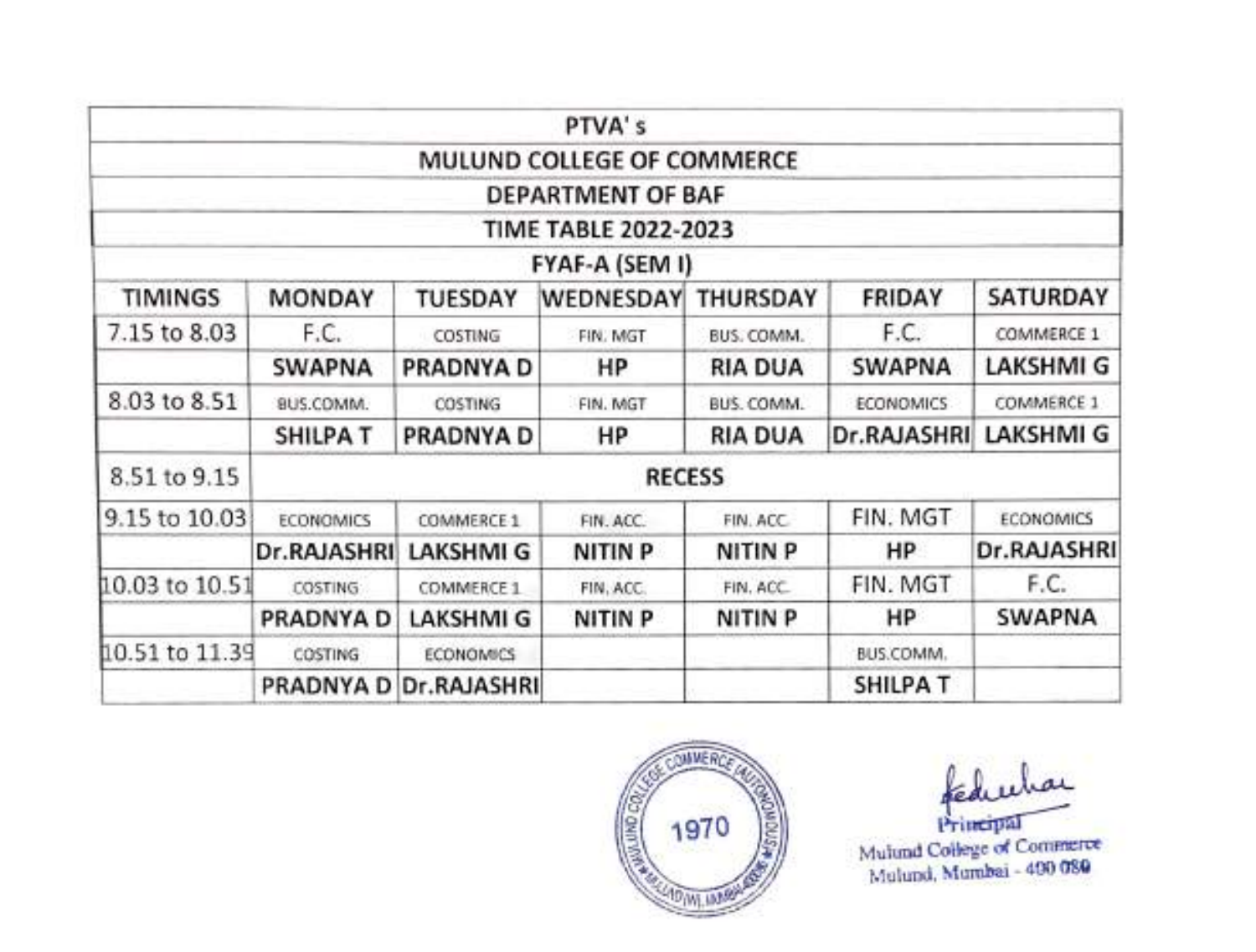|                |               |                  | PTVA's                      |                 |                  |                  |
|----------------|---------------|------------------|-----------------------------|-----------------|------------------|------------------|
|                |               |                  | MULUND COLLEGE OF COMMERCE  |                 |                  |                  |
|                |               |                  | DEPARTMENT OF BAF           |                 |                  |                  |
|                |               |                  | <b>TIME TABLE 2022-2023</b> |                 |                  |                  |
|                |               |                  | FY AF-B (SEM I)             |                 |                  |                  |
| <b>TIMINGS</b> | <b>MONDAY</b> | <b>TUESDAY</b>   | WEDNESDAY                   | <b>THURSDAY</b> | <b>FRIDAY</b>    | <b>SATURDAY</b>  |
| 7.15 to 8.03   | FIN. ACC I    | COSTING          | FIN. ACC I                  | F.C I           | COSTING          | <b>ECONOMICS</b> |
|                | DR.DS         | SAYALI           | DR.DS                       | <b>SWAPNA</b>   | SAYALI           | <b>RIA DUA</b>   |
| 8.03 to 8.51   | FIN. ACC I    | COSTING          | FIN. ACC I                  | F.C1            | COSTING          | <b>ECONOMICS</b> |
|                | DR.DS         | SAYALI           | DR.DS                       | <b>SWAPNA</b>   | <b>SAYALI</b>    | <b>RIA DUA</b>   |
| 8.51 to 9.15   |               |                  | <b>RECESS</b>               |                 |                  |                  |
| 9.15 to 10.03  | COMMERCE 1    | BUS.COMM.        | FIN. MGT                    | BUS. COMM.      | <b>ECONOMICS</b> | FIN. MGT         |
|                | LAKSHMI G     | <b>SHILPAT</b>   | ALPA K                      | <b>RIA DUA</b>  | <b>RIA DUA</b>   | ALPA K           |
| 10.03 to 10.51 | COMMERCE 1    | FIN. MGT         | BUS.COMM.                   | BUS. COMM.      | <b>ECONOMICS</b> | COMMERCE 1       |
|                | LAKSHMI G     | ALPA K           | <b>SHILPAT</b>              | <b>RIA DUA</b>  | <b>RIA DUA</b>   | <b>LAKSHMI G</b> |
| 10.51 to 11.39 | F.C.          | COMMERCE 1       |                             |                 | FIN. MGT         |                  |
|                | <b>SWAPNA</b> | <b>LAKSHMI G</b> |                             |                 | ALPA K           |                  |



Muhand College of Commerce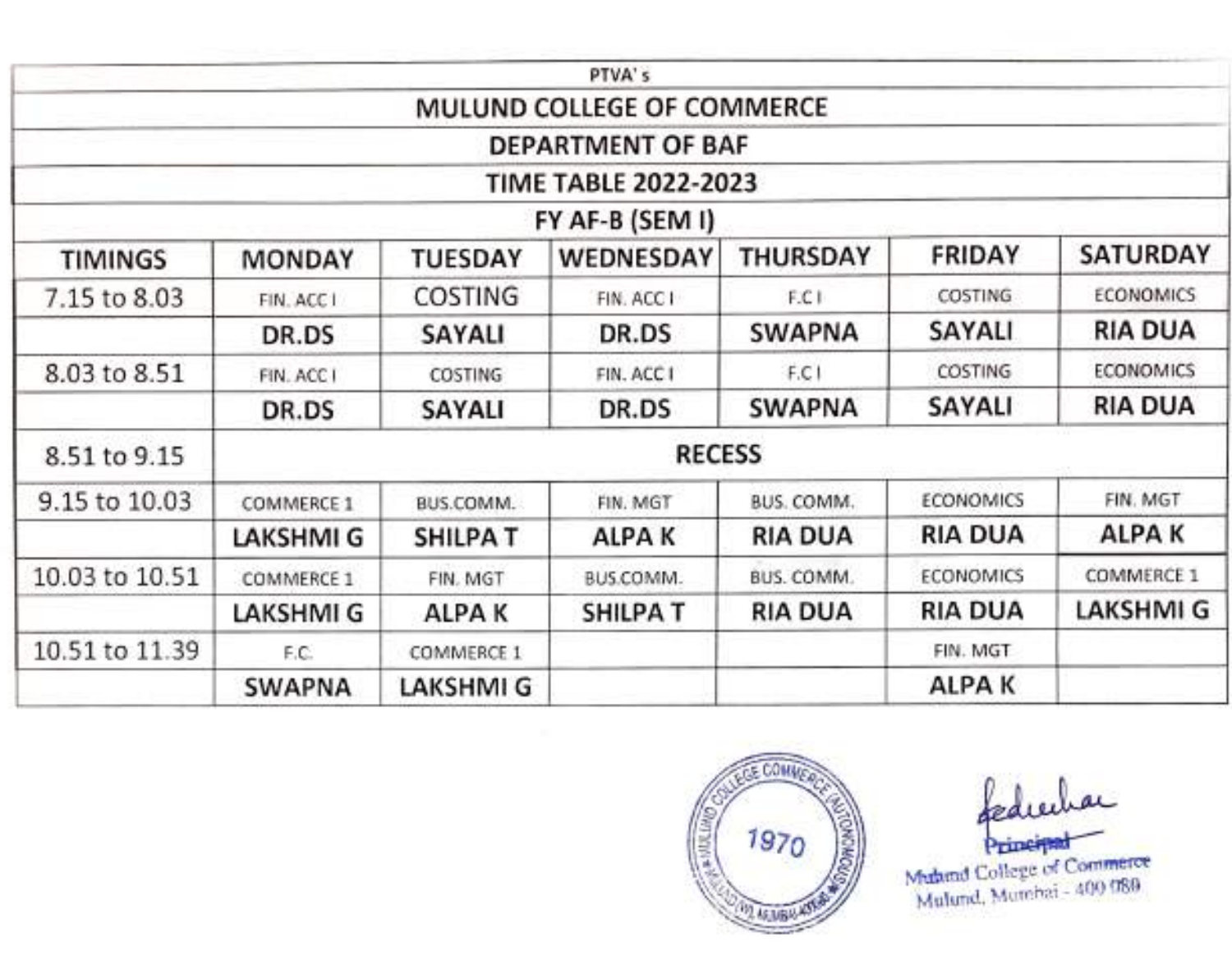|                |                                                                         |                  | PTVA's                      |                    |               |                  |
|----------------|-------------------------------------------------------------------------|------------------|-----------------------------|--------------------|---------------|------------------|
|                |                                                                         |                  | MULUND COLLEGE OF COMMERCE  |                    |               |                  |
|                |                                                                         |                  | DEPARTMENT OF BAF           |                    |               |                  |
|                |                                                                         |                  | <b>TIME TABLE 2022-2023</b> |                    |               |                  |
|                |                                                                         |                  | SYAF-A (SEM III)            |                    |               |                  |
| <b>TIMINGS</b> | SATURDAY<br>FRIDAY<br>WEDNESDAY<br><b>THURSDAY</b><br>MONDAY<br>TUESDAY |                  |                             |                    |               |                  |
| 7.15 to 8.03   | COSTING                                                                 | FIN. ACC.        | LAW                         | FIN. ACC.          | LAW           | TAX              |
|                | HP                                                                      | <b>NITIN P</b>   | PREETI                      | <b>NITIN P</b>     | PREETI        | DR.DS            |
| 8.03 to 8.51   | COSTING                                                                 | FIN. ACC.        | LAW.                        | FIN. ACC.          | LAW           | TAX              |
|                | HP                                                                      | <b>NITIN P</b>   | PREETI                      | NITIN <sub>P</sub> | PREETI        | DR.DS            |
| 8.51 to 9.15   |                                                                         |                  | <b>RECESS</b>               |                    |               |                  |
| 9.15 to 10.03  | TAX                                                                     | <b>ECONOMICS</b> | <b>FMO</b>                  | COSTING            | I.T           | <b>FMO</b>       |
|                | DR.DS                                                                   | Dr.RAJASHRI      | SWAPNA                      | HP                 | SEEMA         | <b>SWAPNA</b>    |
| 10.03 to 10.51 | TAX                                                                     | 1.7              | <b>FMO</b>                  | <b>IT</b>          | FMO           | <b>ECONOMICS</b> |
|                | DR.DS                                                                   | <b>MANTHAN</b>   | <b>SWAPNA</b>               | <b>SEEMA</b>       | <b>SWAPNA</b> | Dr.RAJASHRI      |
| 10.51 to 11.39 | <b>ECONOMICS</b>                                                        |                  | <b>ECONOMICS</b>            | LT.                | COSTING       |                  |
|                | Dr.RAJASHRI                                                             |                  | Dr.RAJASHRI                 | MANTHAN            | HР            |                  |



Principal

Mulund College of Commerce Mulund. Mumbai -460-089.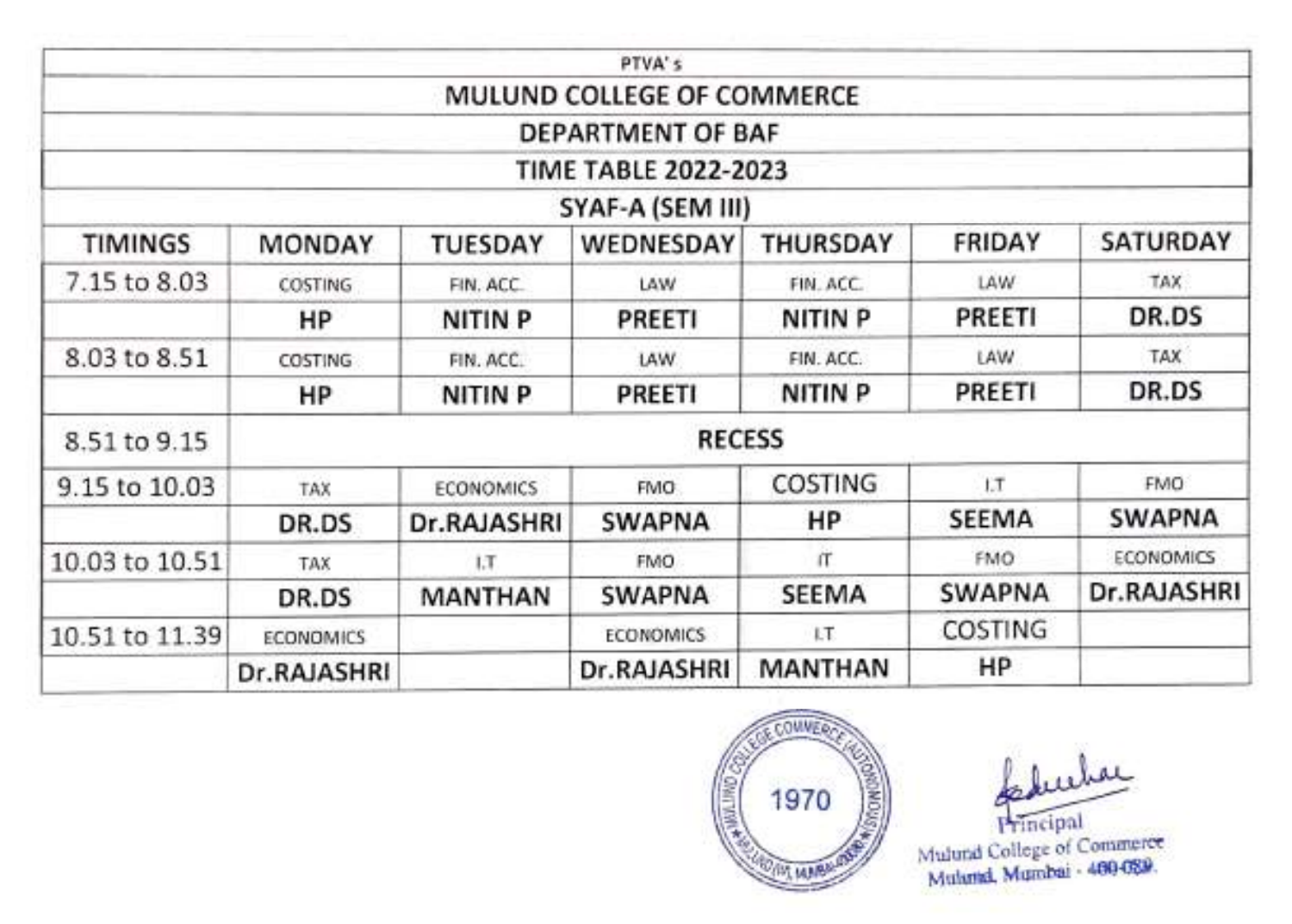|                |                  |                | PTVA's                      |                 |                  |                  |
|----------------|------------------|----------------|-----------------------------|-----------------|------------------|------------------|
|                |                  |                | MULUND COLLEGE OF COMMERCE  |                 |                  |                  |
|                |                  |                | <b>DEPARTMENT OF BAF</b>    |                 |                  |                  |
|                |                  |                | <b>TIME TABLE 2022-2023</b> |                 |                  |                  |
|                |                  |                | SYAF-B (SEM III)            |                 |                  |                  |
| TIMINGS        | <b>MONDAY</b>    | TUESDAY        | WEDNESDAY                   | <b>THURSDAY</b> | FRIDAY           | SATURDAY         |
| 7.15 to 8.03   | <b>ECONOMICS</b> | LAW            | FMO <sup>1</sup>            | LAW             | <b>ECONOMICS</b> | COSTING          |
|                | <b>RIA DUA</b>   | PREETI         | <b>SWAPNA</b>               | PREETI          | <b>RIA DUA</b>   | <b>ARCHANA</b>   |
| 8.03 to 8.51   | <b>COSTING</b>   | LAW            | 1.T                         | LAW             | <b>ECONOMICS</b> | COSTING          |
|                | <b>ARCHANA</b>   | PREETI         | SEEMA                       | PREETI          | <b>RIA DUA</b>   | <b>ARCHANA</b>   |
| 8.51 to 9.15   |                  |                | <b>RECESS</b>               |                 |                  |                  |
| 9.15 to 10.03  | <b>COSTING</b>   | FIN. ACC.      | TAX                         | 1.T             | FIN. ACC.        | <b>ECONOMICS</b> |
|                | <b>ARCHANA</b>   | <b>NITIN P</b> | ΗP                          | <b>MANTHAN</b>  | NITIN P          | <b>RIA DUA</b>   |
| 10.03 to 10.51 | TAX              | FIN. ACC.      | TAX                         | TAX             | FIN. ACC.        | 1.T              |
|                | HP               | <b>NITIN P</b> | HP                          | HP              | <b>NITIN P</b>   | SEEMA            |
| 10.51 to 11.39 |                  | FMO.           |                             | <b>FMO</b>      | LT.              | FMO              |
|                |                  | <b>SWAPNA</b>  |                             | <b>SWAPNA</b>   | <b>MANTHAN</b>   | <b>SWAPNA</b>    |



luchar Principal

Mulund College of Commerce Mulund, Mumbai - 400 086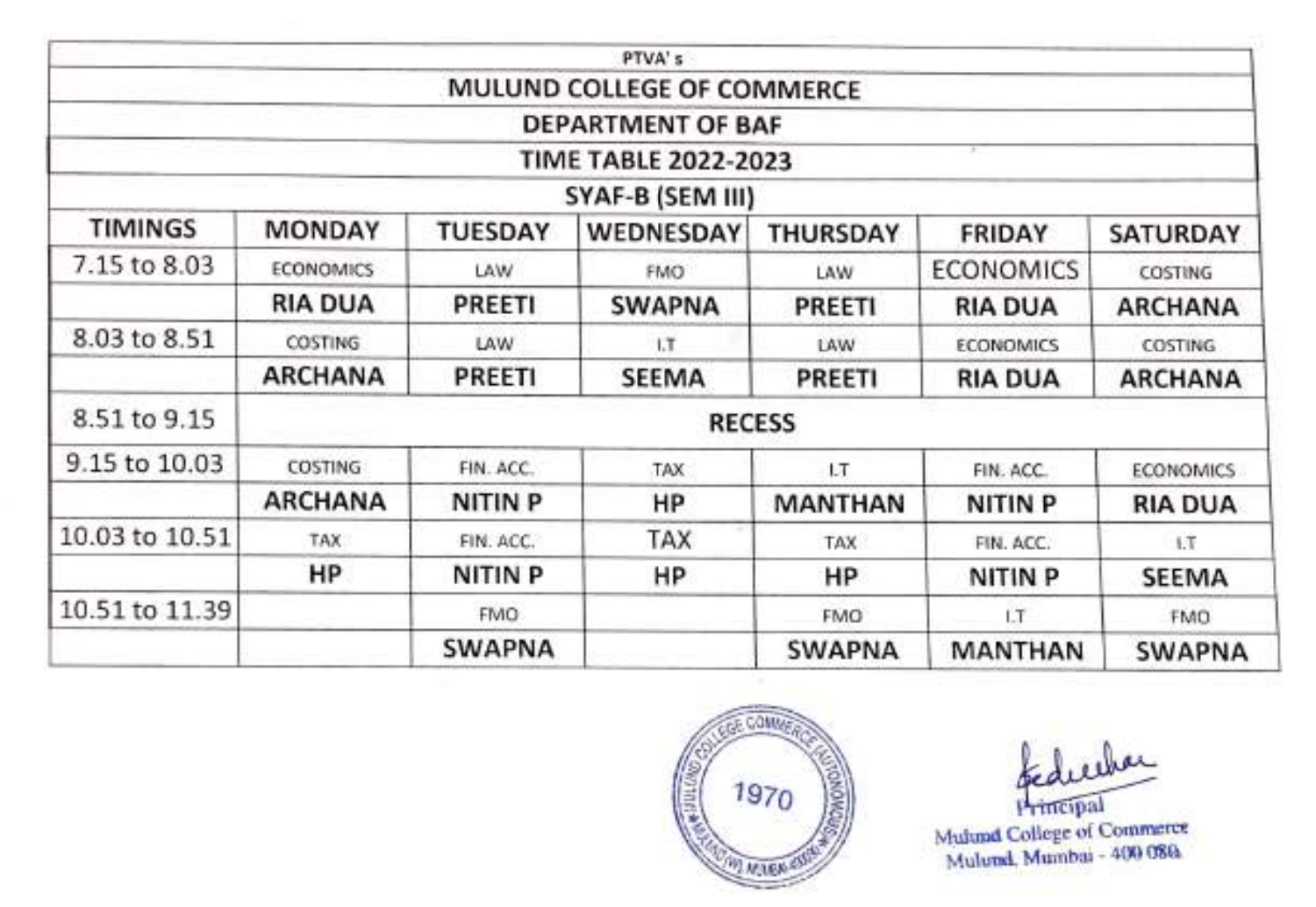| <b>MGMENT II</b><br>COSTING | MULUND COLLEGE OF COMMERCE<br>DEPARTMENT OF BAF<br><b>TIME TABLE 2022-2023</b><br>TYAF-A (SEM V)<br>TAX            |                                         |                                                          |                                                                                                   |
|-----------------------------|--------------------------------------------------------------------------------------------------------------------|-----------------------------------------|----------------------------------------------------------|---------------------------------------------------------------------------------------------------|
|                             |                                                                                                                    |                                         |                                                          |                                                                                                   |
|                             |                                                                                                                    |                                         |                                                          |                                                                                                   |
|                             |                                                                                                                    |                                         |                                                          |                                                                                                   |
|                             |                                                                                                                    |                                         |                                                          |                                                                                                   |
|                             |                                                                                                                    | FIN. ACC.VI                             | TAX                                                      | MGMENT II                                                                                         |
|                             | <b>SHAILESH V</b>                                                                                                  | POOJA VERMA                             | <b>SHAILESH V</b>                                        | Dr.RAJASHRI                                                                                       |
| COSTING                     | TAX                                                                                                                | FIN. ACC.VI                             | TAX                                                      | MGMENT II                                                                                         |
| <b>ARCHANA</b>              | <b>SHAILESH V</b>                                                                                                  |                                         |                                                          | <b>Dr.RAJASHRI</b>                                                                                |
|                             |                                                                                                                    |                                         |                                                          |                                                                                                   |
| FIN. ACC.VI                 |                                                                                                                    |                                         |                                                          | FIN. ACC.V                                                                                        |
|                             |                                                                                                                    | <b>ALPAK</b>                            |                                                          | <b>NITIN P</b>                                                                                    |
| FIN. ACC.VI                 | FIN. MGT                                                                                                           | FIN. MGT                                |                                                          | FIN. ACC.V                                                                                        |
|                             | <b>ALPAK</b>                                                                                                       |                                         |                                                          | <b>NITIN P</b>                                                                                    |
|                             |                                                                                                                    |                                         |                                                          |                                                                                                   |
|                             |                                                                                                                    |                                         |                                                          |                                                                                                   |
|                             | Dr.RAJASHRI<br><b>ARCHANA</b><br>FIN. MGT<br><b>ALPAK</b><br>FIN. ACC.V<br>NITIN P<br>FIN. ACC.V<br><b>NITIN P</b> | MGMENT II<br>POOJA VERMA<br>POOJA VERMA | <b>RECESS</b><br>FIN. MGT<br>Dr.RAJASHRI<br><b>ALPAK</b> | POOJA VERMA<br><b>SHAILESH V</b><br><b>COSTING</b><br><b>ARCHANA</b><br>COSTING<br><b>ARCHANA</b> |



kduuha

Principal Mulund, Mumbai 400 084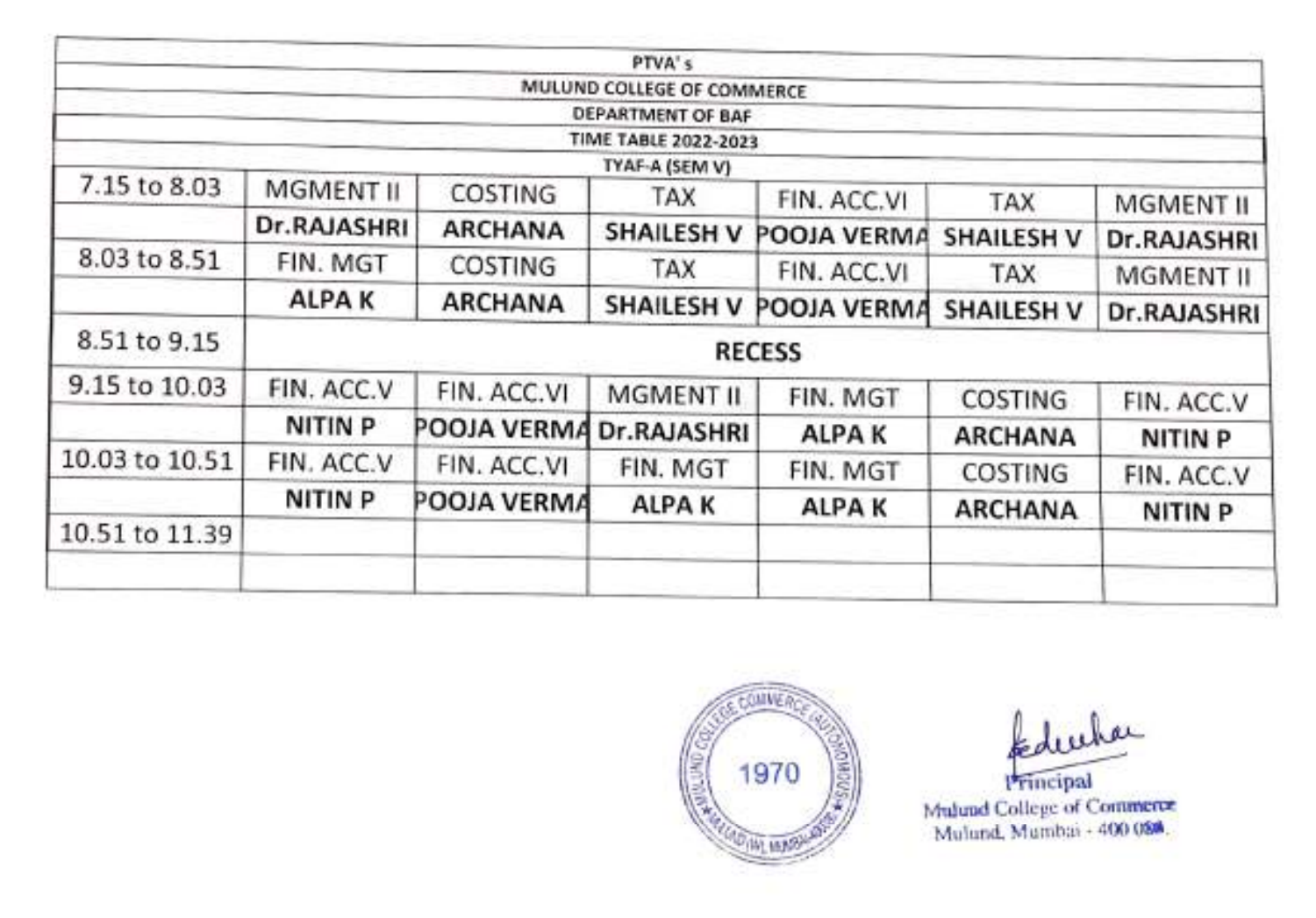|                |                |                   | PTVA's                      |                   |                        |                |
|----------------|----------------|-------------------|-----------------------------|-------------------|------------------------|----------------|
|                |                |                   | MULUND COLLEGE OF COMMERCE  |                   |                        |                |
|                |                |                   | DEPARTMENT OF BAF           |                   |                        |                |
|                |                |                   | <b>TIME TABLE 2022-2023</b> |                   |                        |                |
|                |                |                   | TYAF-B (SEM V)              |                   |                        |                |
| 7.15 to 8.03   | COSTING        | TAX               | FIN. MGT                    | TAX               | COSTING                | FIN. MGT       |
|                | <b>NITIN P</b> | <b>SHAILESH V</b> | <b>ALPAK</b>                | <b>SHAILESH V</b> | NITIN <sub>P</sub>     | <b>ALPAK</b>   |
| 8.03 to 8.51   | COSTING        | TAX               | MGMENT II                   | <b>TAX</b>        | COSTING                | FIN. MGT       |
|                | NITIN P        | <b>SHAILESH V</b> | <b>SHILPAT</b>              | <b>SHAILESH V</b> | NITIN <sub>P</sub>     | <b>ALPAK</b>   |
| 8.51 to 9.15   |                |                   |                             | <b>RECESS</b>     |                        |                |
| 9.15 to 10.03  | MGMENT II      | FIN. ACC.V        | FIN. ACC.V                  | FIN. ACC.VI       | FIN. ACC.VI            | MGMENT II      |
|                | <b>SHILPAT</b> | DR.DS             | DR.DS                       |                   | POOJA VERMA OOJA VERMA | <b>SHILPAT</b> |
| 10.03 to 10.51 | FIN. MGT       | FIN. ACC.V        | FIN. ACC.V                  | FIN. ACC.VI       | FIN. ACC.VI            | MGMENT II      |
|                | <b>ALPAK</b>   | DR.DS             | DR.DS                       |                   | POOJA VERMA OOJA VERMA | <b>SHILPAT</b> |
| 10.51 to 11.39 |                |                   |                             |                   |                        |                |
|                |                |                   |                             |                   |                        |                |



Mulund Coilege of Commerce<br>Mulund. Mumbai - 400 089.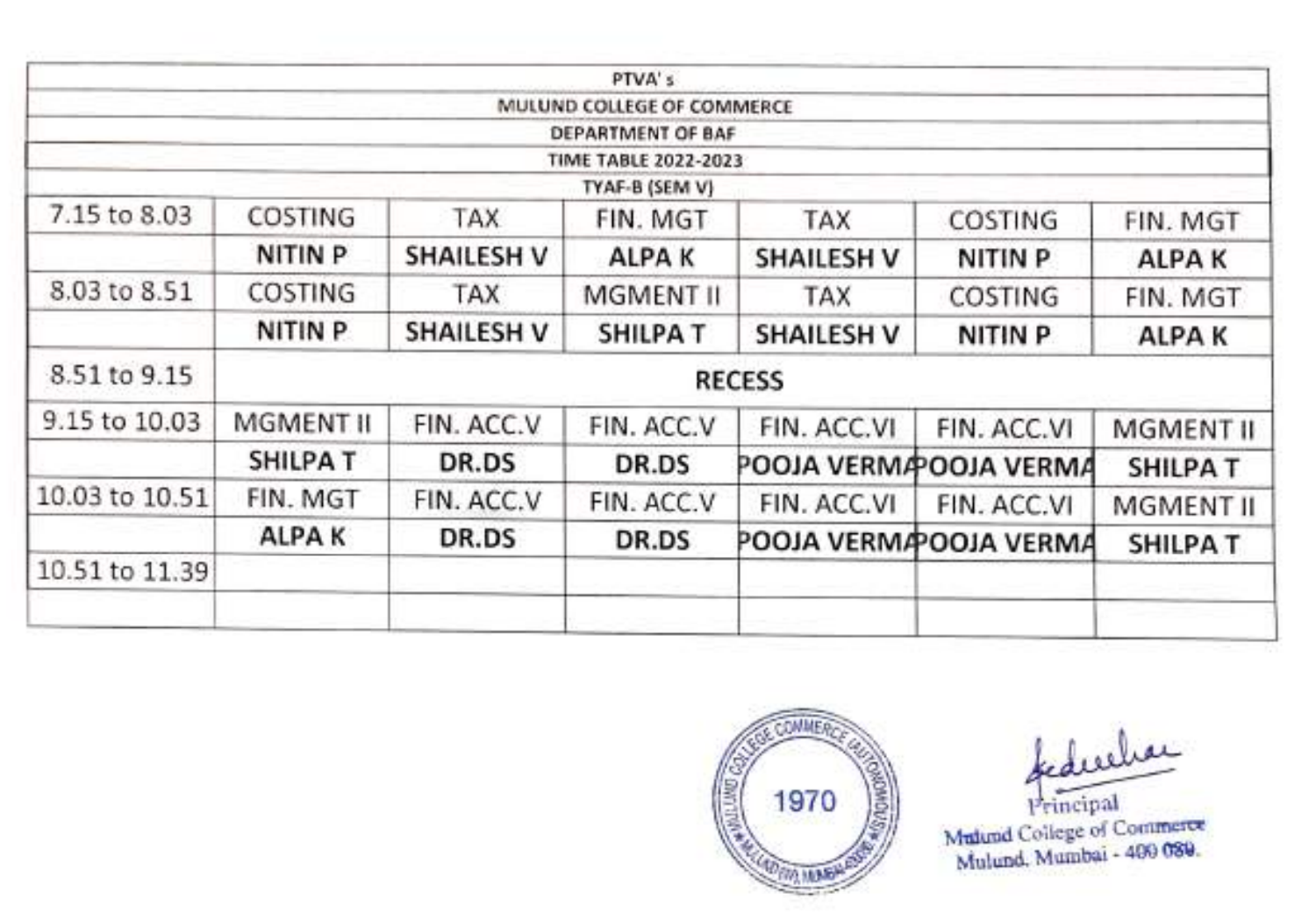|                           |                           |                  | PTVA's                      |                          |                  |                          |
|---------------------------|---------------------------|------------------|-----------------------------|--------------------------|------------------|--------------------------|
|                           |                           |                  | MULUND COLLEGE OF COMMERCE  |                          |                  |                          |
|                           |                           |                  | DEPARTMENT OF BBI           |                          |                  |                          |
|                           |                           |                  | <b>TIME TABLE 2022-2023</b> |                          |                  |                          |
| <b>TIMINGS</b>            |                           |                  | FYBI (SEM I)                |                          |                  |                          |
|                           | MONDAY                    | TUESDAY          | WEDNESDAY                   | THURSDAY                 | FRIDAY           | <b>SATURDAY</b>          |
| 7.15 to 8.03              | ENV.MGT FIN.              | <b>ECONOMICS</b> | BUS. COMM.                  | <b>ECONOMICS</b>         |                  | ENV.MGT. FIN PRIN.OF MGT |
|                           | <b>ARCHANA</b>            | Dr.RAJASHRI      | <b>LAKSHMI G</b>            | Dr.RAJASHRI              | <b>ARCHANA</b>   | <b>SWAPNA</b>            |
| 8.03 to 8.51              | PRIN.OF MGT               | BUS. COMM.       | BUS. COMM.                  | BUS.COMM.                | PRIN.OF MGT      | QUNT.METH.               |
|                           | <b>SWAPNA</b>             | <b>SHILPAT</b>   | <b>LAKSHMI G</b>            | <b>SHILPA T</b>          | <b>SWAPNA</b>    | <b>SEEMA</b>             |
| 8.51 to 9.15              |                           |                  |                             | <b>RECESS</b>            |                  |                          |
|                           | 9.15 to 10.03 PRIN.OF MGT | F.C.             |                             | ENV.MGT. FINENV.MGT. FIN | F.C.             | FIN. ACC.                |
|                           | <b>SWAPNA</b>             | <b>ALPAK</b>     | <b>ARCHANA</b>              | <b>ARCHANA</b>           | <b>ALPAK</b>     | <b>VINAYA M</b>          |
| 10.03 to 10.51 QUNT.METH. |                           | QUNT.METH.       | QUNT.METH.                  | <b>ECONOMICS</b>         | <b>ECONOMICS</b> | FIN. ACC.                |
|                           | <b>SEEMA</b>              | SEEMA            | <b>SEEMA</b>                | Dr.RAJASHRI              | Dr.RAJASHRI      | <b>VINAYA M</b>          |
| 10.51 to 11.39            | FIN. ACC.                 |                  | FIN. ACC.                   | F.C.                     |                  |                          |
|                           | <b>VINAYA M</b>           |                  | <b>VINAYA M</b>             | ALPA K                   |                  |                          |



mcipal

Muhind College of Commerce Mulund, Mumbai - 480-089.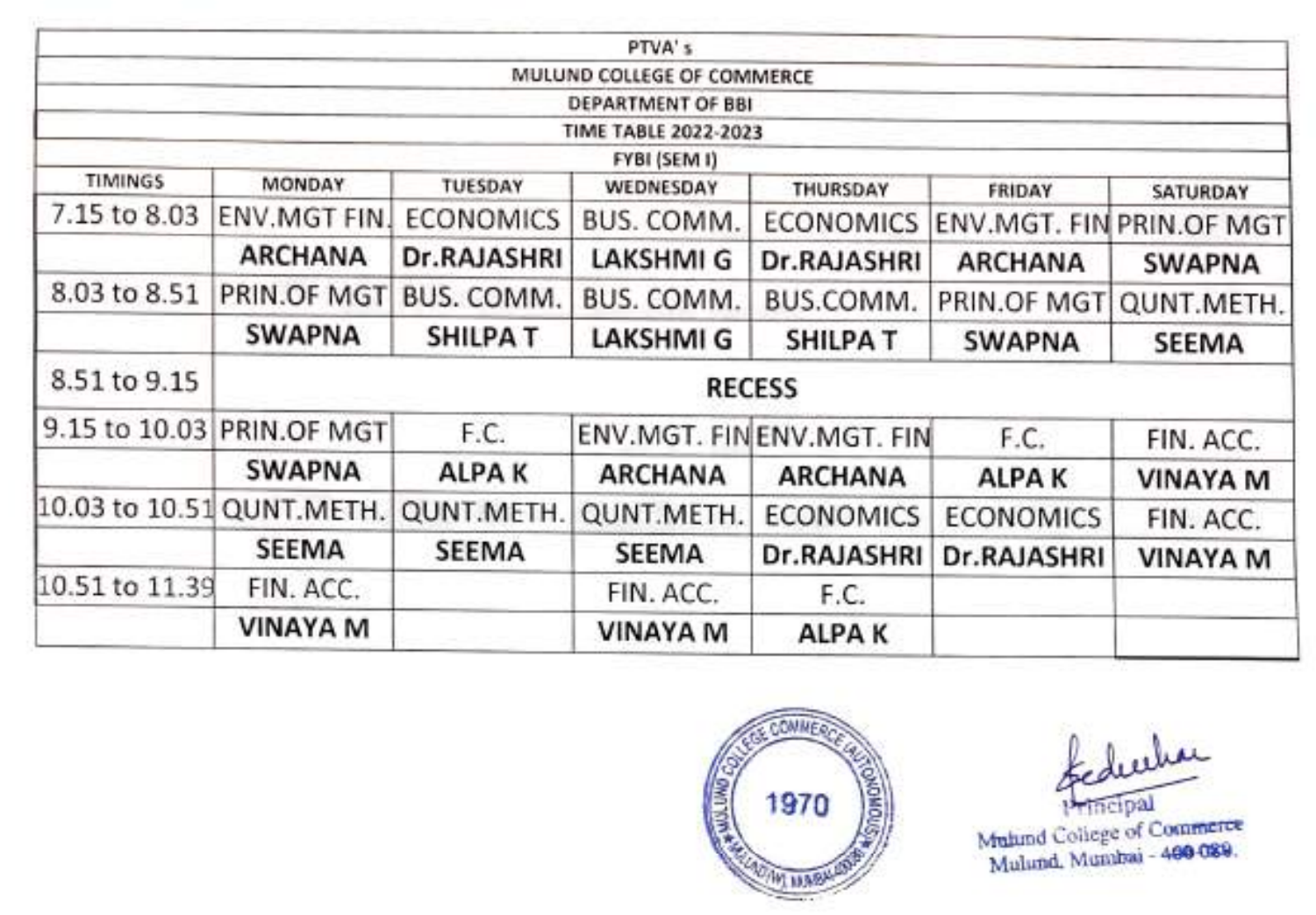|                |                |                  | PTVA's                      |                |                |                |
|----------------|----------------|------------------|-----------------------------|----------------|----------------|----------------|
|                |                |                  | MULUND COLLEGE OF COMMERCE  |                |                |                |
|                |                |                  | DEPARTMENT OF BBI           |                |                |                |
|                |                |                  | <b>TIME TABLE 2022-2023</b> |                |                |                |
|                |                |                  | SYBI (SEM III)              |                |                |                |
| <b>TIMINGS</b> | MONDAY         | TUESDAY          | WEDNESDAY                   | THURSDAY       | <b>FRIDAY</b>  | SATURDAY       |
| 7.15 to 8.03   | MGT. ACC.      | MGT. ACC.        | TAX                         | FIN.MKT.       | MGT. ACC.      | TAX            |
|                | <b>ALPAK</b>   | <b>ALPAK</b>     | NITIN P                     | <b>ARCHANA</b> | <b>ALPAK</b>   | NITIN P        |
| 8.03 to 8.51   | FIN.MGT        | MGT. ACC.        | TAX                         | FIN.MKT.       | FIN.MKT.       | <b>TAX</b>     |
|                | PRADNYA D      | <b>ALPAK</b>     | <b>NITIN P</b>              | <b>ARCHANA</b> | <b>ARCHANA</b> | NITIN P        |
| 8.51 to 9.15   |                |                  |                             | <b>RECESS</b>  |                |                |
| 9.15 to 10.03  | FIN.MGT        | FIN.MGT          | ORG.BEH.                    | ORG.BEH.       | I.T.           | FIN.MKT.       |
|                | PRADNYA D      | <b>PRADNYA D</b> | <b>SHILPAT</b>              | <b>SHILPAT</b> | <b>MANTHAN</b> | <b>ARCHANA</b> |
| 10.03 to 10.51 | ORG.BEH.       | FIN.MGT          | F.C.                        | I.T.           | 1.7.           | F.C.           |
|                | <b>SHILPAT</b> | PRADNYA D        | <b>ARCHANA</b>              | <b>MANTHAN</b> | <b>MANTHAN</b> | ARCHANA        |
| 10.51 to 11.39 | F.C.           | I.T.             | F.C.                        |                |                | ORG.BEH.       |
|                | <b>ARCHANA</b> | <b>MANTHAN</b>   | <b>ARCHANA</b>              |                |                | <b>SHILPAT</b> |



Muland College of Commerce Mulund. Munbai - 400 089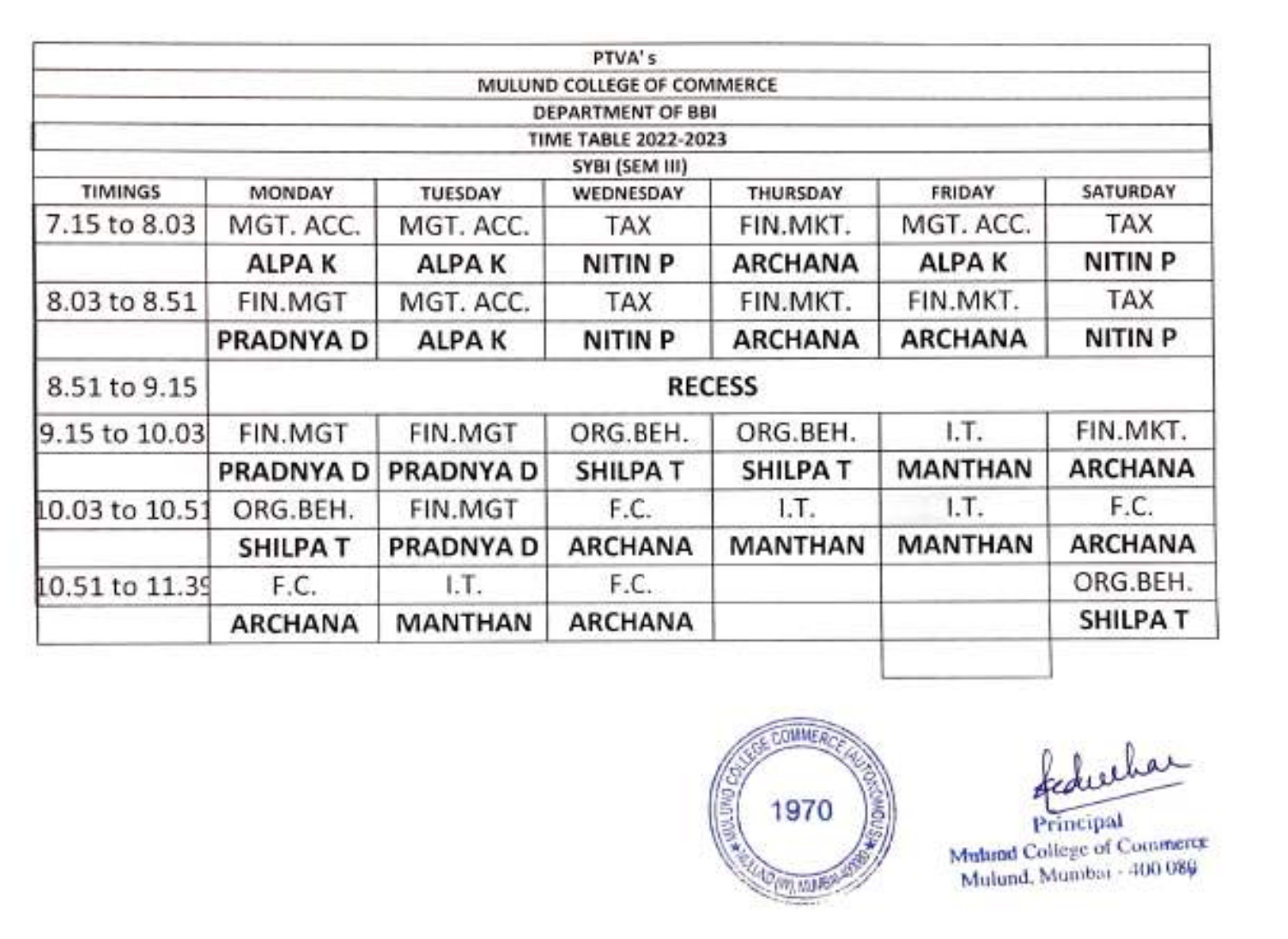|                |                   |                                                  | PTVA's                      |                   |                       |                                 |  |  |
|----------------|-------------------|--------------------------------------------------|-----------------------------|-------------------|-----------------------|---------------------------------|--|--|
|                |                   |                                                  | MULUND COLLEGE OF COMMERCE  |                   |                       |                                 |  |  |
|                |                   |                                                  | DEPARTMENT OF BBI           |                   |                       |                                 |  |  |
|                |                   |                                                  | <b>TIME TABLE 2022-2023</b> |                   |                       |                                 |  |  |
| <b>TIMINGS</b> | MONDAY            | TYBI (SEM V)<br>TUESDAY<br>WEDNESDAY<br>THURSDAY |                             |                   |                       |                                 |  |  |
| 7.15 to 8.03   | FIN.RPT.ANA.      | STR.MGT                                          | INT.BNK.FIN.                | <b>BUS.ETHICS</b> | FRIDAY<br>FIN.SER.MGT | <b>SATURDAY</b><br>FIN.RPT.ANA. |  |  |
|                | POOJA VERMA       | <b>SWAPNA</b>                                    | <b>ARCHANA</b>              | <b>ALPAK</b>      | Dr.RAJASHRI           | POOJA VERMA                     |  |  |
| 8.03 to 8.51   | FIN.RPT.ANA.      | RES.METH.                                        | <b>BUS.ETHICS</b>           | FIN.SER.MGT       | STR.MGT               | FIN.RPT.ANA.                    |  |  |
|                | POOJA VERMA       | <b>SEEMA</b>                                     | <b>ALPAK</b>                | Dr.RAJASHRI       | <b>SHILPA T</b>       | POOJA VERMA                     |  |  |
| 8.51 to 9.15   |                   |                                                  |                             | <b>RECESS</b>     |                       |                                 |  |  |
| 9.15 to 10.03  | <b>BUS.ETHICS</b> | INT.BNK.FIN.                                     | RES.METH.                   | STR.MGT           | STR.MGT               | RES.METH.                       |  |  |
|                | <b>ALPAK</b>      | <b>ARCHANA</b>                                   | <b>SEEMA</b>                | <b>SWAPNA</b>     | <b>SHILPAT</b>        | SEEMA                           |  |  |
| 10.03 to 10.51 | FIN.SER.MGT       | INT.BNK.FIN.                                     | FIN.SER.MGT                 | INT.BNK.FIN.      | RES.METH.             | <b>BUS.ETHICS</b>               |  |  |
|                | Dr.RAJASHRI       | <b>ARCHANA</b>                                   | Dr.RAJASHRI                 | <b>ARCHANA</b>    | SEEMA                 | ALPA K                          |  |  |
| 10.51 to 11.39 |                   |                                                  |                             |                   |                       |                                 |  |  |
|                |                   |                                                  |                             |                   |                       |                                 |  |  |



Mulund College of Commerce Mulund. Mumbai - 400 080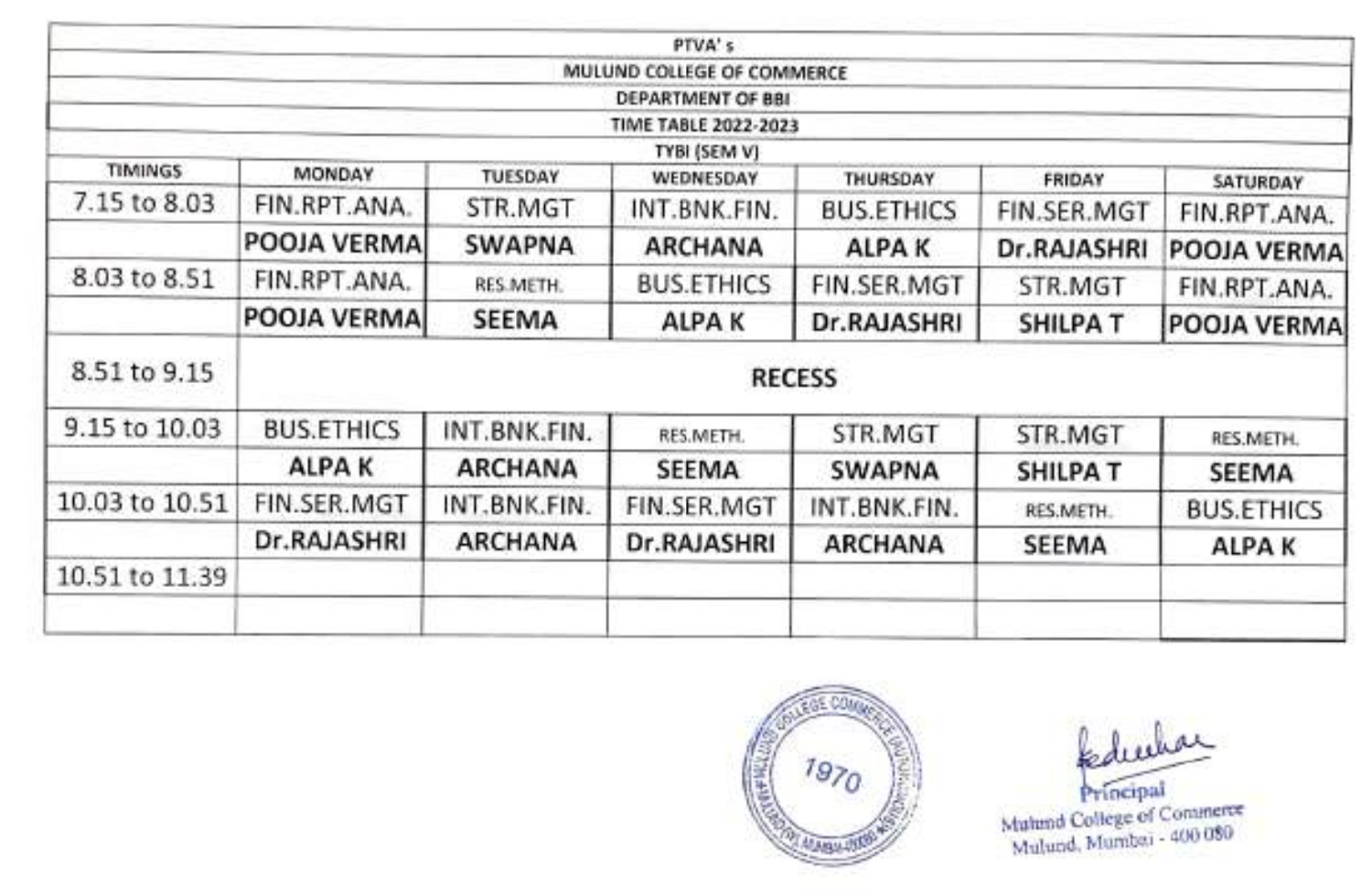|           | Mon        | Tue   | Wed        | Thur       | Fri         | Sat            |
|-----------|------------|-------|------------|------------|-------------|----------------|
| $12.00 -$ | Busi. Env. | F.C.  | F.A.       | F.C.       | Busi. Maths | Busi. Math.    |
| 1.40      | SK         | SA    | VM         | SA         | SΛ          | 5 <sub>A</sub> |
| $2.00 -$  | I.F.S.     | F.A.  | Busi. Eco. | Busi, Env. | LE.S.       | B.C.1          |
| 3.40      | SR         | VM    | <b>SR</b>  | SK         | SR          | SK.            |
| $4.00-$   |            | B.C.1 |            | Busi. Eco. |             |                |
| 4.50/5.40 |            | SK    |            | SR         |             |                |

B.Com - Financial Markets (Sem I) Year 2022-2023

# B.Com-Financial Markets (Sem II) Year 2022-2023

|                 | Mon         | Tue         | Wed       | Thur       | Fri         | Sat         |
|-----------------|-------------|-------------|-----------|------------|-------------|-------------|
| $12.00-$        | Equity Mkt. | Port. Mgmt. | Debt Mkt. | Money Mkt. | Computer    | M.A.        |
| 1.40            | VM          | <b>SR</b>   | SK        | SK         | AS          | VM          |
| $2.00-$<br>3.40 | Busi.Law    | Money Mkt.  | Busi.Law  | Computer   | Equity Mkt. | Port. Mgmt. |
|                 | AS          | SK          | AS        | AS         | <b>VM</b>   | SR          |
| $4.00-$         | Debt Mkt.   |             | M.A.      |            |             |             |
| 5.40            | SK          |             | VM        |            |             |             |

# B.Com-Financial Markets (Sem V) Year 2022-2023

|           | Mon       | Tue       | Wed         | Thur      | Fri         | Sat       |
|-----------|-----------|-----------|-------------|-----------|-------------|-----------|
| $12.00 -$ | M.F.S.    | C.A.      | T.A.        | Fin.Deri. | B.E & C.G.  | B.E & C.G |
| 1.40      | <b>SR</b> | <b>VM</b> | SR          | VM        | SN          | SN        |
| $2.00-$   | C.A.      | T.A.      | E. Research | M.F.S.    | E. Research | Fin.Deri  |
| 3.40      | VM        | SR        | SК          | SR        | SK          | <b>VM</b> |

Coordinator



kedwha

Principal<br>Principal Mulund College of Commerce Mulund, Mumbai - 400 080.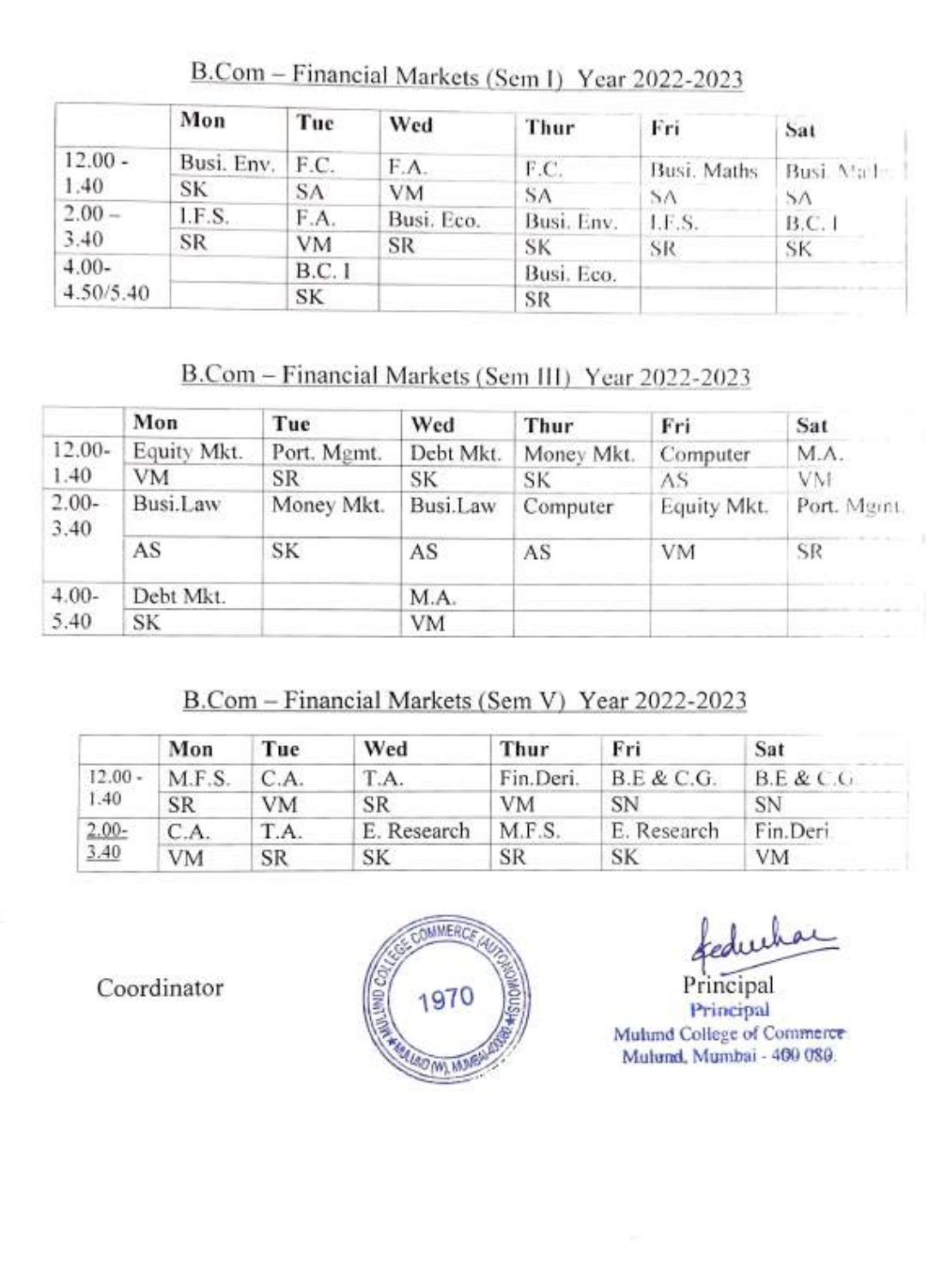# Computer Science Sem , Il & V Time Table (2022-2023)

| <b>CLASS</b>   |            |                        | F.Y.BSc (COMPUTER SCIENCE) SEM - I (2022-2023) |      |              |                   |
|----------------|------------|------------------------|------------------------------------------------|------|--------------|-------------------|
| TIME/DAY       | MON        | <b>TUES</b>            | WED                                            | THUR | FRI          | SAT               |
|                | 309        | 309                    | 309                                            | 309  | 309          | 309               |
| 7.15-8.03      |            |                        | <b>DBS</b>                                     | PYT  | <b>STATS</b> | <b>DSA</b>        |
|                | $DSA + PY$ | $OST +$<br><b>DBMS</b> |                                                |      |              |                   |
| 8.03-8.51      | $2 + 1$    | $2 + 1$                | <b>DBS</b>                                     | OST  | <b>DM</b>    | STATS:            |
| 9.15-10.03     | DM         | PYT                    | <b>DSA</b>                                     |      | SS           | 55                |
| 10.03-10.51    | DM         | SS <sub>1</sub>        | <b>DSA</b>                                     | DM   |              | <b>STATS</b>      |
| 10.51-11.39    | OST        | <b>PYT</b>             | OST                                            |      | <b>STATS</b> | <b>STATS</b>      |
| 11.39 - 12.27  |            |                        |                                                |      |              |                   |
| $12.30 - 2.10$ |            |                        | DSA + PY                                       |      |              | <b>FOSS + DES</b> |
|                |            |                        | $1+2$                                          |      |              | $1 + 2$           |

| <b>MON</b>  | <b>TUES</b>   | WED                   | THUR          | FRI                        | SAT                                                                                   |
|-------------|---------------|-----------------------|---------------|----------------------------|---------------------------------------------------------------------------------------|
| OAL         | OAL           | OAL                   | OAL           |                            | OAL                                                                                   |
| LA          | IOT           |                       | DATA ST.      |                            |                                                                                       |
|             |               | $LA + WEB$            |               |                            | $LA + OS$                                                                             |
| LA          | DATA ST.      | $2 + 1$               | DATA ST.      |                            | $2 + 1$                                                                               |
|             |               |                       |               |                            |                                                                                       |
|             |               | WEB                   | SE            | O <sub>5</sub>             | IOT                                                                                   |
| <b>AVAL</b> | <b>AVAL</b>   | LA                    | SE            | WEB                        | IOT                                                                                   |
| OS          | <b>JAVA</b>   | OS.                   |               |                            |                                                                                       |
|             |               |                       | IoT.<br>18.11 | 1oT<br><b>III &amp; IV</b> |                                                                                       |
| $JAVA + DS$ | $05 + 05$     |                       |               |                            |                                                                                       |
|             | SE<br>$1 + 2$ | <b>WEB</b><br>$1 + 2$ |               |                            | S.Y.BSc (COMPUTER SCIENCE) SEM - III (2022-2023)<br>$WEB +$<br><b>JAVA</b><br>$1 + 2$ |

| <b>CLASS</b>   |             |            |          | T.Y.BSc (COMPUTER SCIENCE) SEM - V (2022-2023) |                      |         |
|----------------|-------------|------------|----------|------------------------------------------------|----------------------|---------|
| TIME/DAY       | <b>MON</b>  | TUES       | WED      | THUR                                           | FRI                  | SAT     |
|                | 309         | 309        |          | OAL                                            | OAL                  | OAL     |
| $7.15 - 8.03$  | <b>STQA</b> | <b>INS</b> | GP       |                                                | <b>IOT</b>           | A       |
|                |             |            |          | AI + STOA                                      |                      |         |
| 8.03-8.51      | <b>STQA</b> | INS.       | GP       | $1 * 2$                                        | <b>IOT</b>           | AI      |
| 9.15-10.03     | loT         | 1oT        | $INS+GP$ | PROJ                                           | PROJ                 | INS+GF  |
| 10.03-10.51    |             |            | $1+2$    | INS.                                           | <b>STQA</b>          | $2 * 1$ |
| 10.51-11.39    |             |            | IOT      | GP.                                            | <b>AI</b>            |         |
| 11.39 - 12.27  |             |            |          |                                                |                      |         |
| $12.30 - 2.10$ |             |            |          |                                                | AI + STOA<br>$2 * 1$ |         |

Co-ordinator 1970 **FORD BAY** 

Acoussi

**Principal**<br>Muland College of Commerce Mulund. Munmbai 400 080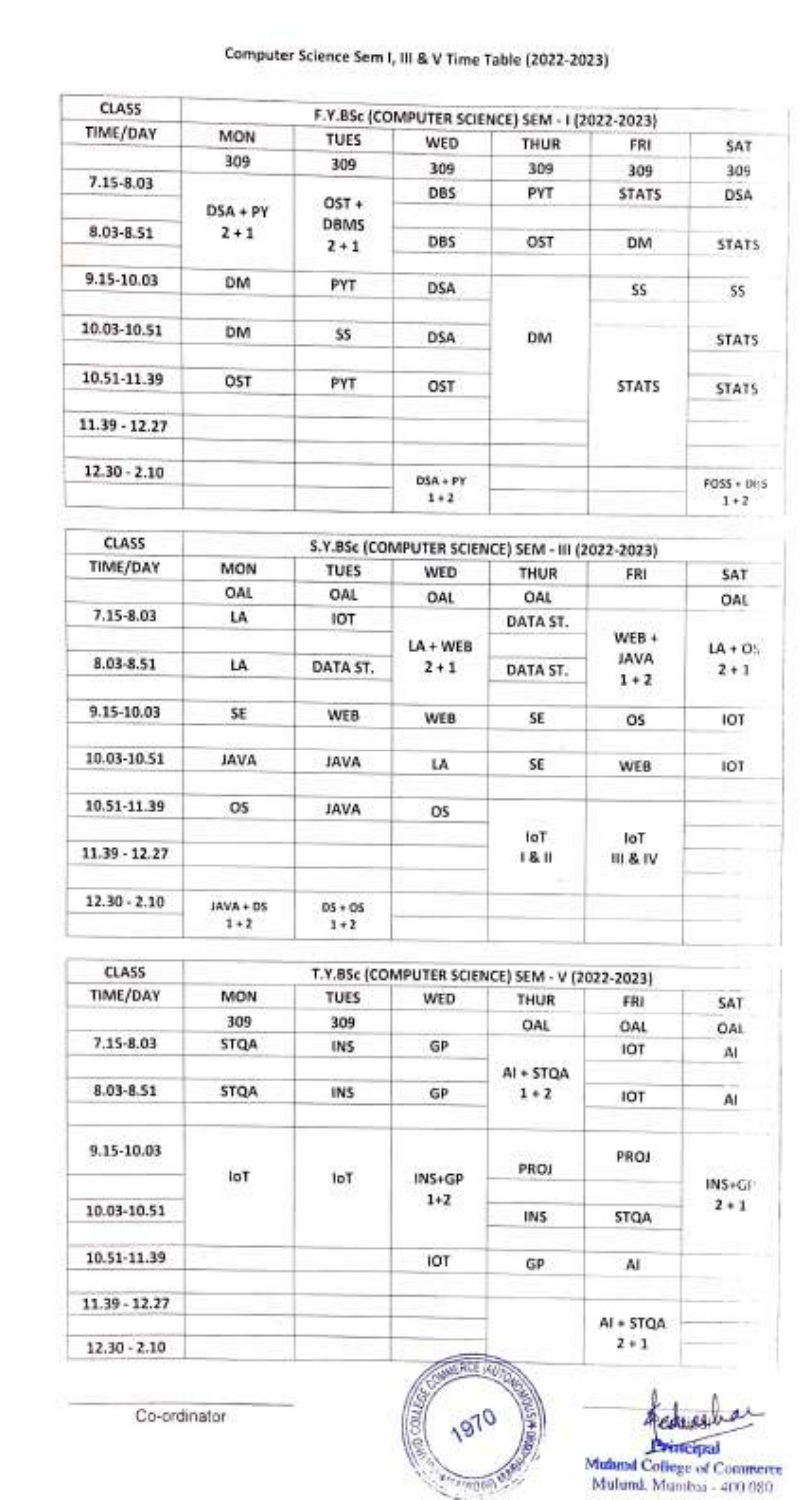Parle Tilak Vidyalaya Association's

#### MULUND cOLLEGE OF COMMERCE (Autonomous)

#### BSc.IT Sem - 1, 111 & V TIME TABLE (2022-23)

|                | TYB.Sc IT         |           |            |           |            |          |
|----------------|-------------------|-----------|------------|-----------|------------|----------|
| Time Day       | Monday            | Tuesday   | Wednesday  | Thursday. | Friday     | Saturday |
| 10.50 to 13:30 | <b>InT</b>        |           |            |           | 15         |          |
| 12:40 to 2:20  | NGT               | <b>UW</b> | NG1        | 5890      | MG         | SPM.     |
| 2:50 to 4:30   | <b>Practicals</b> | AWP       | Practicals | AWP.      | Practicals | AWP      |
| 4:40 to 6:20   | Practicals        |           | Practicals |           | Practicals |          |

|                | SY B.Sc IT |            |           |            |        |            |  |  |
|----------------|------------|------------|-----------|------------|--------|------------|--|--|
| Time\Day       | Monday     | Tuesday    | Wednesday | Thursday   | Friday | Saturday   |  |  |
| 10:50 to 12:30 | AM         |            | AM        |            | AM     | $\Omega$   |  |  |
| 13:40 to 2:20  | ĆΝ         |            |           | w          |        | $-OS$      |  |  |
| 2:50 to 4:30   |            | Practicals |           | Practicals |        | Practicals |  |  |
| 4:40 to 6:20   |            | Practicals |           | Practicals |        | Practicals |  |  |

| FY B.Sc IT     |            |             |             |                   |             |             |
|----------------|------------|-------------|-------------|-------------------|-------------|-------------|
| Time\Day       | Monday     | Tuesday     | Wednesday   | Thursday.         | Friday      | Saturday    |
| 10:50 to 12:50 | Practicals | Practicals: | Practicals  | <b>Practicals</b> | PracticalL  | Practicals  |
| 12,40 to 2:20  | DBMS       | <b>IFCC</b> | <b>DBMS</b> | <b>IPCL</b>       | DEMS        | <b>IPOC</b> |
| 2.58164.30     |            |             | ĐE          |                   | ΟE          |             |
| $= 40$ 10 6 20 | Precticals | NM.         | Pratticals  | NM                | Practicals. | NW.         |

SPM - Software Project Management OS- Operating Systems loT- Internet of Things AWP Advanced Web Programming Al- Artificial Intelligence NGT - Next Generation Technologies

TYIT SYIT FYIT

AM- Applied Mathematies CN- Computer Networks PP- Python Programming CH-Ca and .NET Core

IP - Imperative Programming DE - Digital Electronics DBMS - Database Management Systems NM - Numerical Methods IPCC - Interpersonal and Corporate Communication



feductor

Mulund College of Commerce Mulund, Mumbai - 4e0 080.